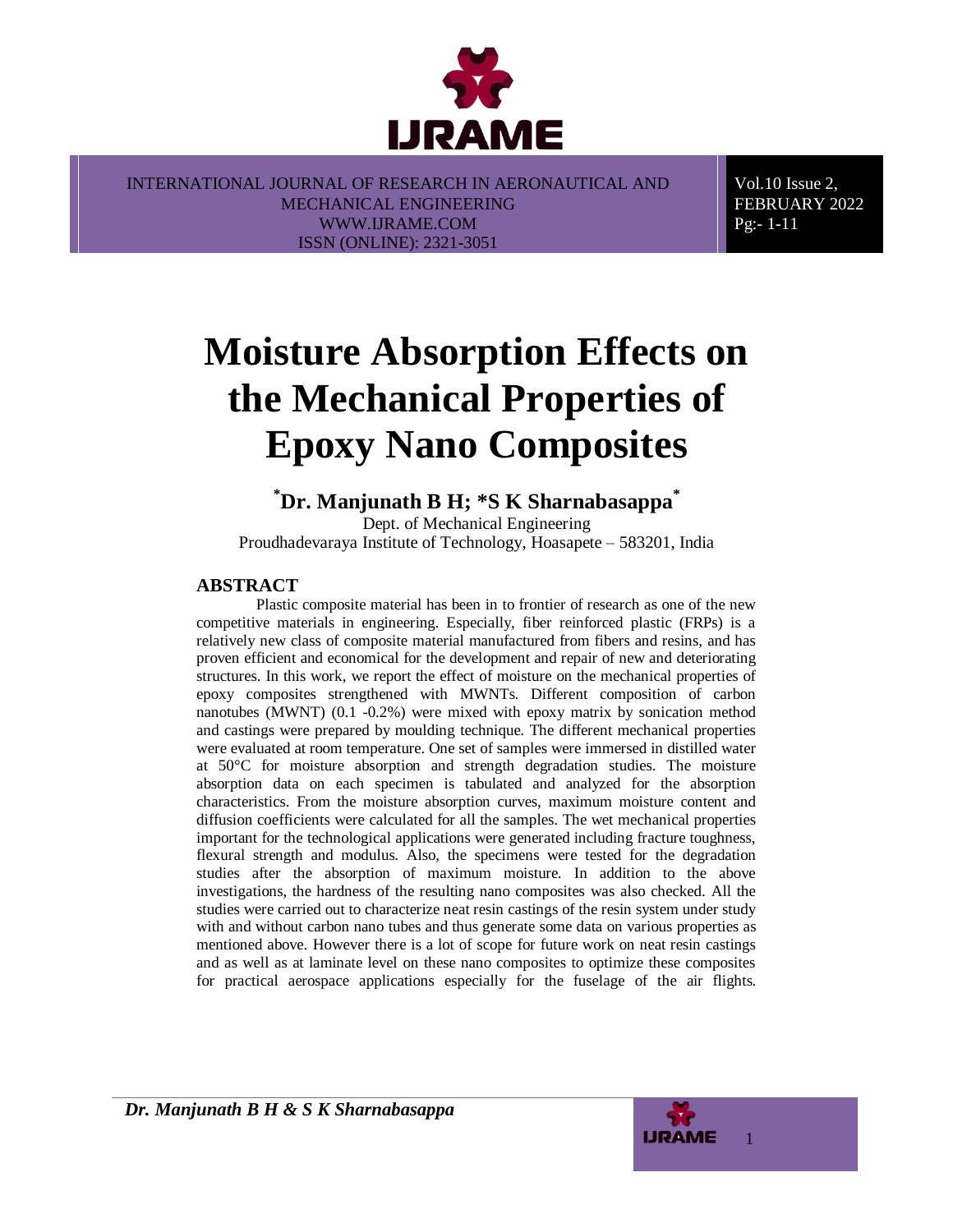

Vol.10 Issue 2, FEBRUARY 2022 Pg:- 1-11

#### **Nomenclature**

S= Tensile Strength

 $E=$  Modulus of Elasticity V= Volume Fraction

f= Fiber m= Matrix

c= Composite

 $E_f$ = Youngs modulus of fibre

 $V_f$ = Volume fraction of

fibre

 $E_m$ = Youngs modulus of matrix  $V_m$ = Volume fraction of matrix W = Weight of moist specimen  $W_d$  =Weight of dry specimen

C=concentration of moisture in specimen.

C<sub>i</sub>=concentration of moisture at any time 'i'.

## **Introduction**

Following the technological developments industries are searching for lighter weight, higher strength and safer material to meet the demands of structural designs and for economic benefit. In order to extend the application area of plastics, plastic composites are developed by adding reinforcement materials to the polymer matrix. Some of the reinforcements used in structural and industrial applications are Carbon, Aramid and Glass fibers the most commonly used is glass fiber. Plastic composite material has therefore become one of the new competitive materials in engineering. Fiber reinforced plastic is a relatively new class of composite material manufactured from fibers and resins, and has proven efficient and economical for the development and repair of new and deteriorating structures. The mechanical properties of FRPs make them ideal for widespread applications in various industries worldwide. The enhancement of the mechanical and structural properties due to addition of fibers makes FRPs ideal materials for aircraft parts, aerospace structures, and railways, marine and other industrial applications [1]

 $C_B$ =concentration of moisture at the boundaries of the specimen.

 $D_C$ = diffusion coefficient. G=dimensionless absorption Parameter.

h=thickness of the composite specimen under Consideration.

 $M_t$ =moisture content at any time't'.

M<sub>m</sub>=moisture content upon saturation.

t=time of exposure of the specimen to the test environment.

 $ln(D_c t/h^2)$ =dimensionless diffusion parameter.



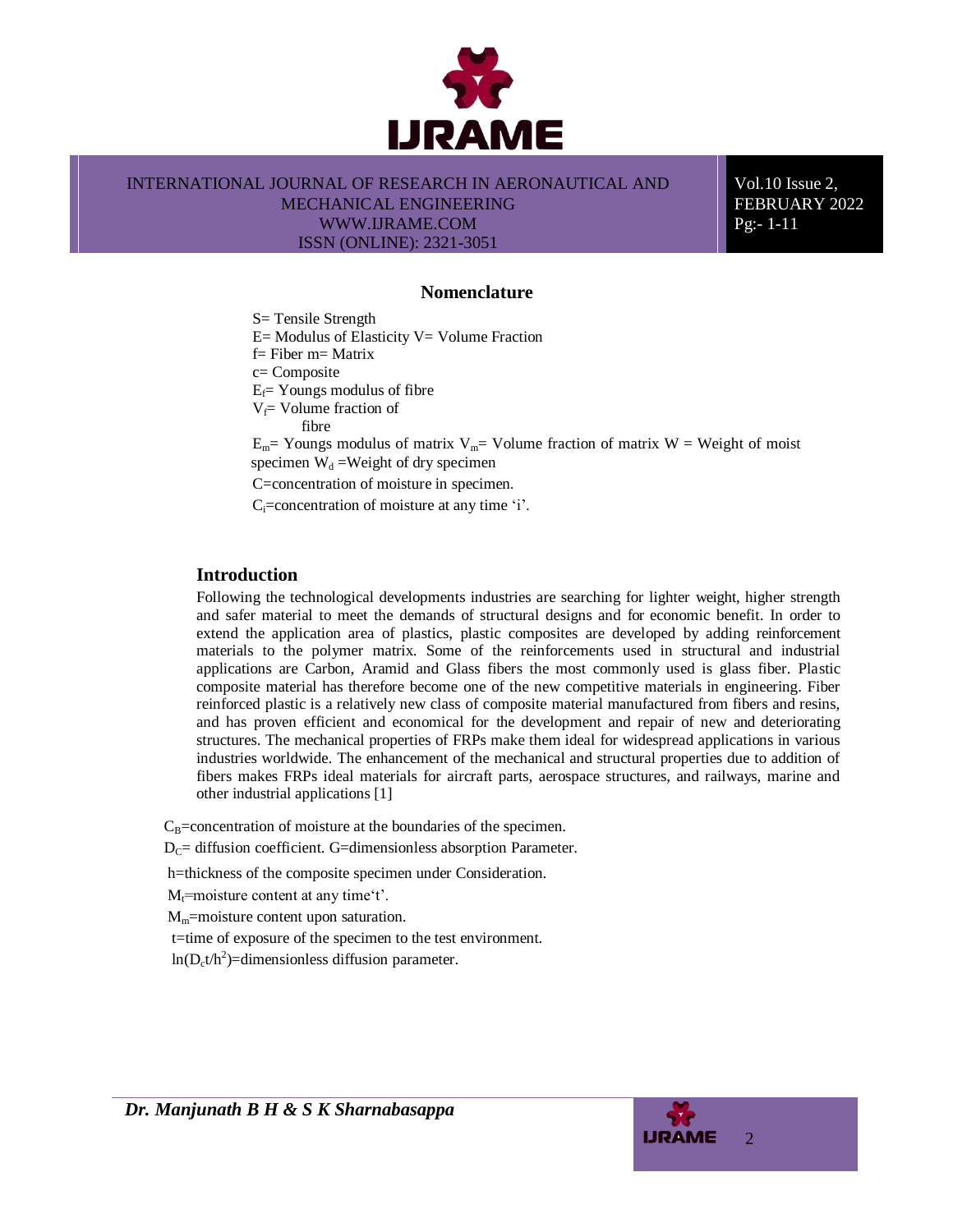

INTERNATIONAL JOURNAL OF RESEARCH IN AERONAUTICAL AND

MECHANICAL ENGINEERING WWW.IJRAME.COM ISSN (ONLINE): 2321-3051

Vol.10 Issue 2, FEBRUARY 2022 Pg:- 1-11

# **Experimental Details**

The main aim of this chapter is to present an overall picture as to how the studies related to this project were conducted. This chapter includes detailed descriptions on Neat Resin Castings with and without nano fillers (CNT), the experimental setup used, the procedures adopted during the conduct of studies related to this project, the moisture absorption studies and mechanical properties of both wet and dry castings.

**Preparation of Neat Resin Casting**: This is the first stage of the experimental process. The neat epoxy resin castings were prepared using materials such as Epoxy resin, Amine hardener and Diluent

#### **Calculations for Resin Hardener System:**

Density of epoxy Resin: 1.2 g/cc Matrix ratio (Resin + Hardner): 100:12 Volume of the mould (cc): 25cmX25cmX0.3 cm  $Weight = Density x$  volume Total Weight (resin  $+$  hardener) required  $=$  density of resin X volume of the mould  $=1.2$  X 250 X 250 X 3 = 225 grams Mix ratio for the epoxy system  $(LY556 +$ HY951) is 100:12 i.e., Resin required =  $(100/112)$  x 225 = 200gms Similarly Hardener required  $= (12/112) \times 225$  $= 24.10$ gms

#### **Procedure for preparing Neat Resin Casting:**

<sup>1</sup>Two beakers were taken and washed with acetone and keep it for some time so that it dries. As per the ratio of resin and hardner that is 100:12 the weight of resin and hardener was calculated. <sup>2</sup>Weigh the resin in one beaker and hardener in other beaker Mix the resin with 10ml of diluent K77 (which reduces the viscosity of resin) thoroughly .<sup>3</sup>Place the two beakers in the vacuum oven for degassing so that the moisture in the resin and hardener vanishes to get a clear Neat resin casting with no air bubbles <sup>4</sup>Both the beakers should be in the vacuum oven till it is completely degassed and a continues monitoring is required so that the resin does not come out of the beakers. <sup>5</sup>Now clean the two mould plates with acetone apply Frekote FMS (Mould Sealer) on to the surface of the mould with brush so that the finished surface having small pores gets vanished. <sup>6</sup>After sometime apply Frekote 770-NC (Mould releasing agent) so that the casting should get released easily from the mould different types of releasing agents has been used out of which Frekote 770-NC was more advantageous compared to PVA (Poly Vinyl Alcohol) in releasing the casting easily from the mould <sup>7</sup>Insert spacer (Based on the thickness of casting) of the required dimensions between the two mould plates and seal the sides of the mould with silicon sealant. Clamp the sides of the mould with C- clamps. Now remove the two beakers from the vacuum oven mix the hardner with the resin and stir it in a stirrer for 5mins and pour into the mould. Now allow the mould for 24hours at room temperature and then for post curing in temperature oven at 50°C/1/2hr, 70°/1hr and 85°/2hrs.

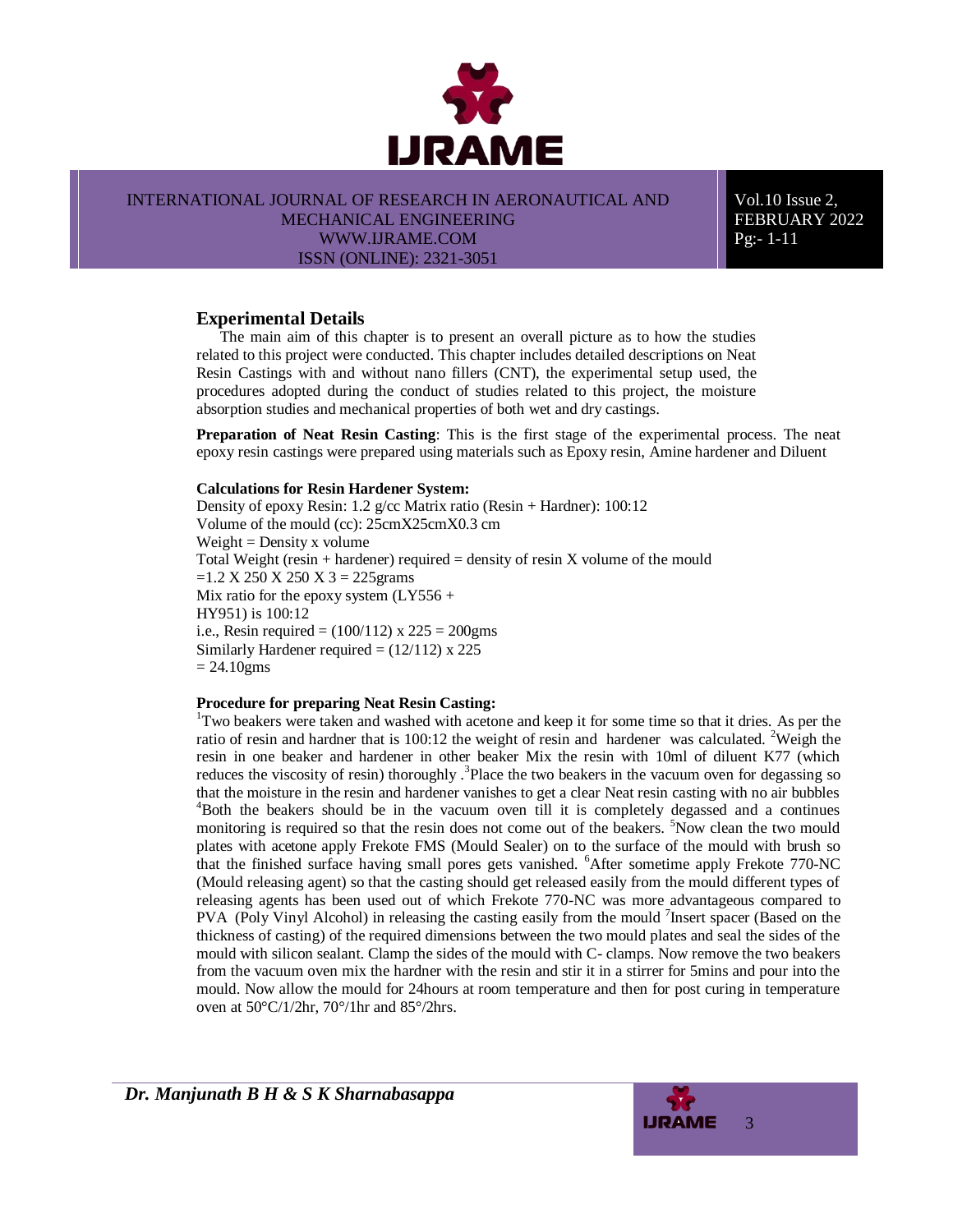

Vol.10 Issue 2, FEBRUARY 2022 Pg:- 1-11

#### **Equipments Used for the preparation of Neat Resin Castings**

1. Vacuum oven used for degassing the epoxy resin System



**Fig 1: Vacuum Oven**

2. Ultra Sonicator used for evenly dispersing nanoparticles in liquids



**Fig 2: Ultra Sonicator**

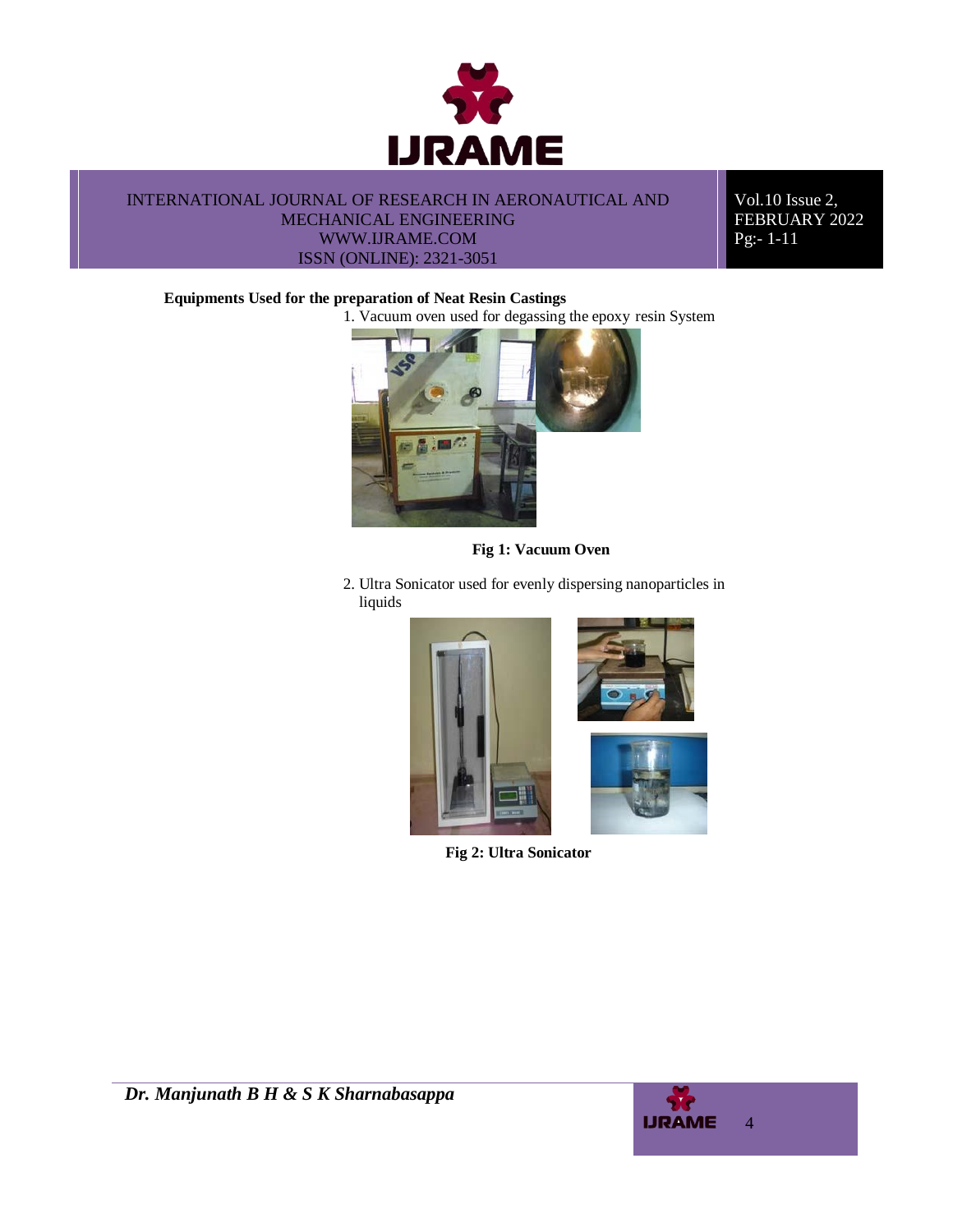

Vol.10 Issue 2, FEBRUARY 2022 Pg:- 1-11

3.Post curing was done to verify that the castings are completely cured



**Fig 3: Post curing oven Casting Produced**



**Fig 4: Neat Resin casting Preparation of Casting with Multi Walled Carbon Nano Tubes**

**(MWCNT): Matrix System:** Epoxy Resin (LY556) & Amine Hardener (HY951) **Diluent:** K77 **Carbon Nano Tubes:** MWCNT (Purity > 98 %, Length=1-5 microns & Diameter=  $6 - 20$  nm) **Solvent:** Ethanol



**Fig 5: Castings with MWCNT**

*Dr. Manjunath B H & S K Sharnabasappa*

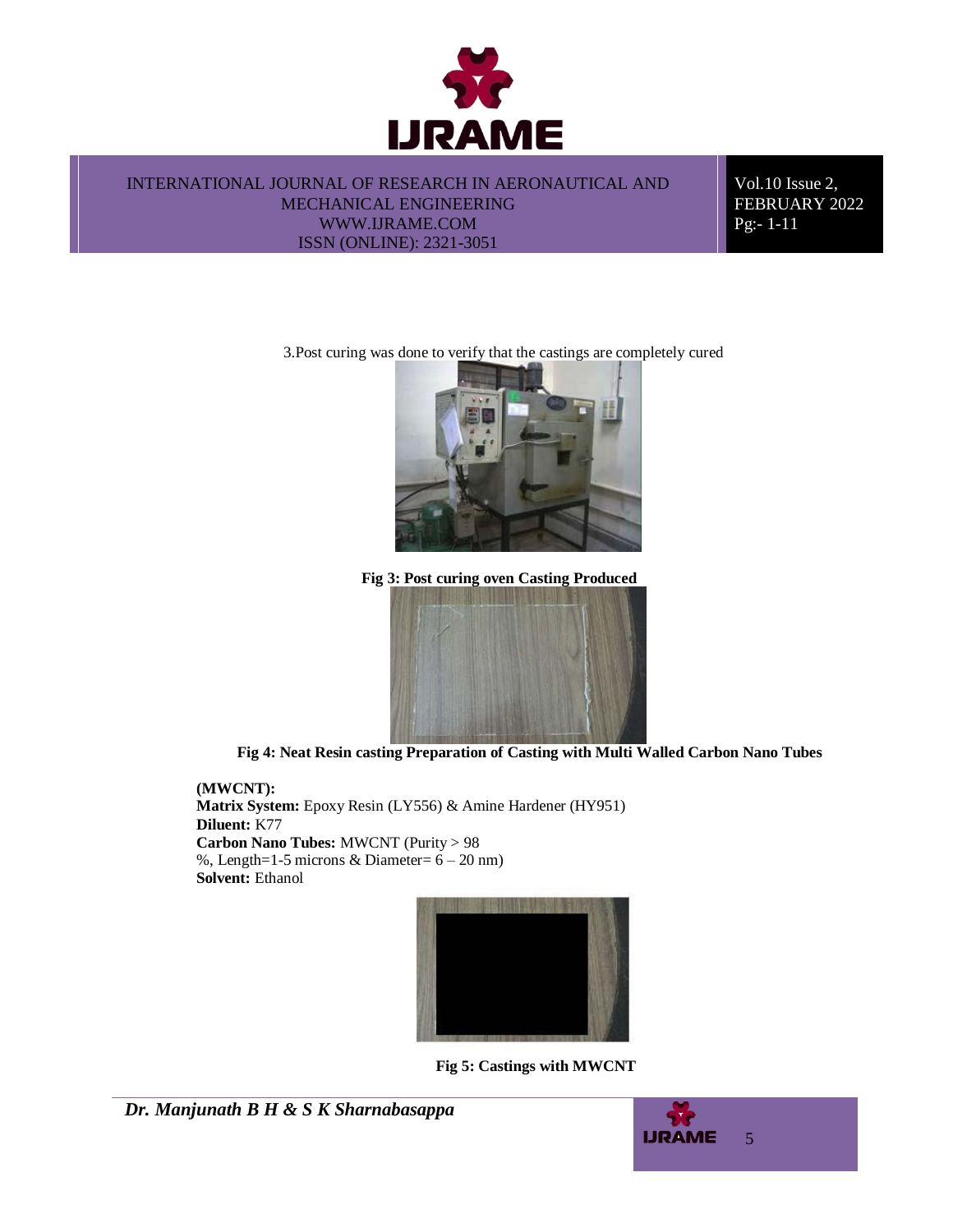

Vol.10 Issue 2, FEBRUARY 2022 Pg:- 1-11

#### **Cutting of specimens using water jet cutting machine:**

After the castings are prepared, cutting of the specimens was done as per the standard dimensions



**Fig 6: Water jet Cutting Machine**



**Fig 7: Sample Specimens for Testing of Mechanical Properties:**



**Fig 8: Universal Testing Machine**

```
Dr. Manjunath B H & S K Sharnabasappa
```
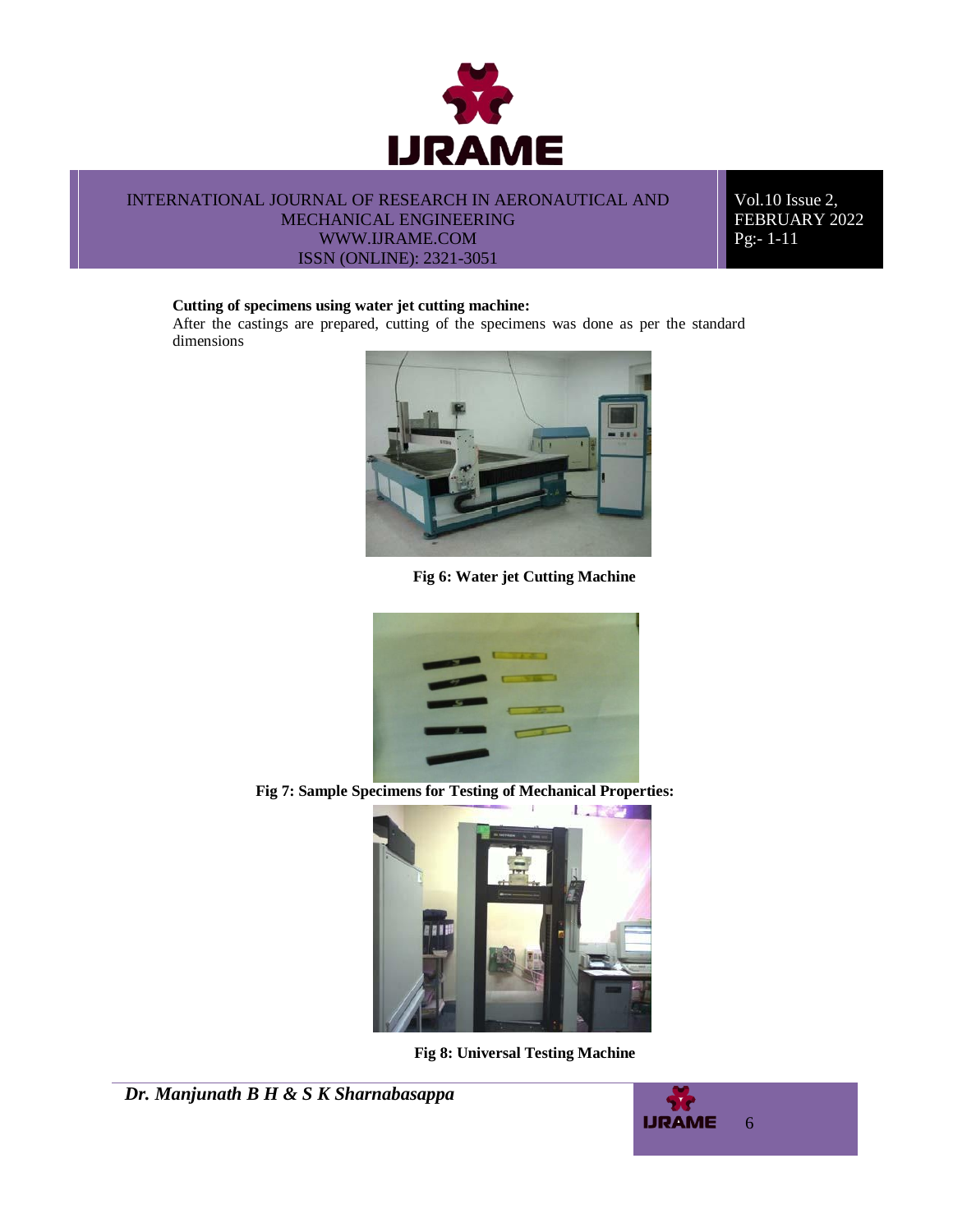

Vol.10 Issue 2, FEBRUARY 2022 Pg:- 1-11

The mechanical properties (Fracture toughness, Flexural strength and modulus) of the dry specimens (with and without CNT) were determined using universal testing machine (INSTRON)

#### **Moisture Absorption Studies:**

To study the moisture absorption behavior, specimens were placed in a constant temperature distilled water bath maintained at 50°C after taking its initial dry weights**.** The specimens were periodically taken out from the water bath to measure their weight gain as outlined below The specimens were first taken out of the bath and were placed on a filter paper. Each specimen was wiped with the filter paper to remove the free moisture adhering to its surfaces as well as the edges. Then the wiped specimens were weighed on an electronic balance and immediately returned to the water bath. This was done in order to minimize any possible loss of moisture from the specimen at room temperature conditions. The percentage moisture gain by the specimen was calculated by the equation as follows

$$
M = \frac{(W-W_a)}{W_a} \times 100
$$

**Diffusion and degradation Studies:**

The diffusion coefficient  $D_c$  for each specimen was calculated using the equation given as



**Fig 9: Specimens in constant water temperature bath**

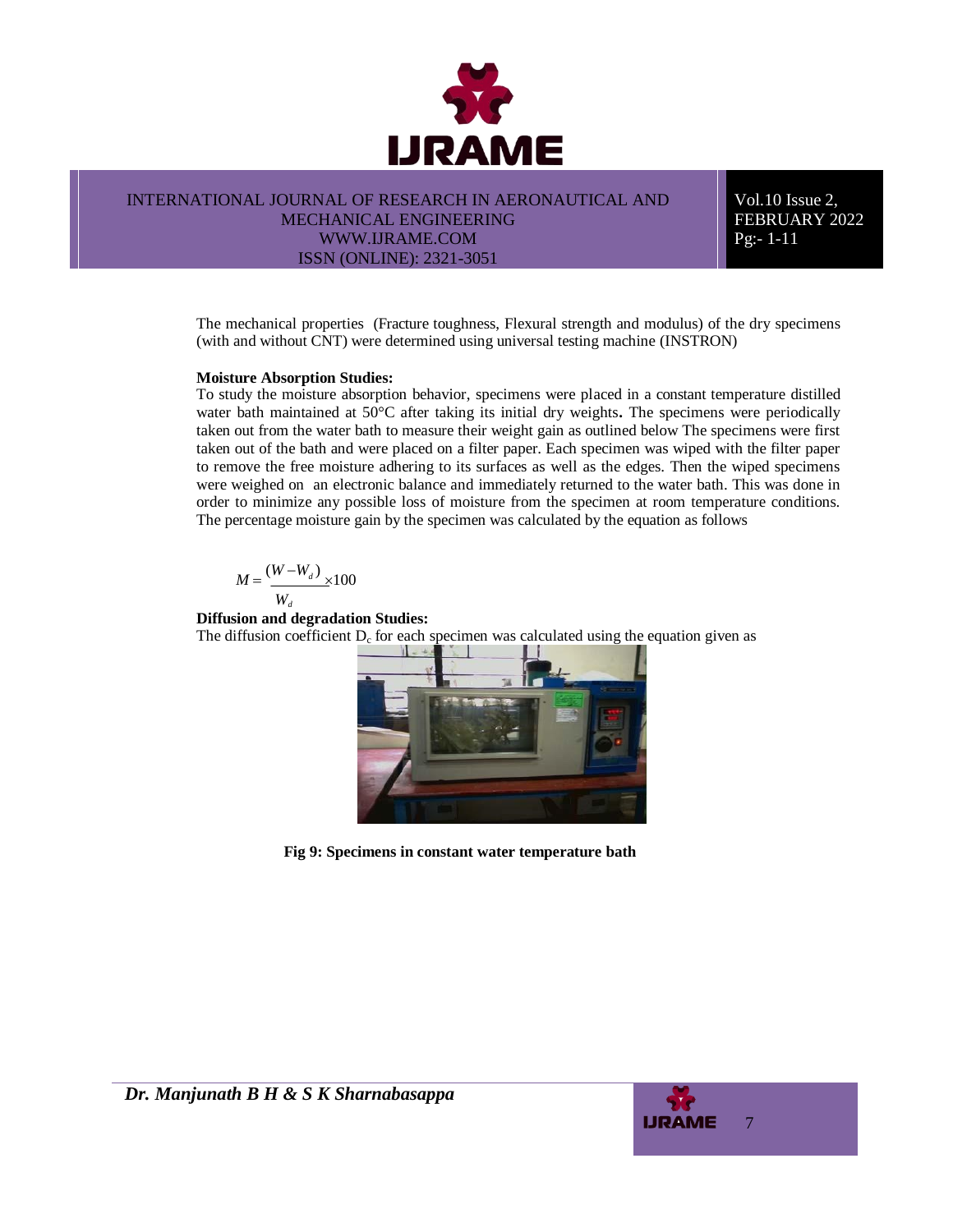

INTERNATIONAL JOURNAL OF RESEARCH IN AERONAUTICAL AND

MECHANICAL ENGINEERING WWW.IJRAME.COM

ISSN (ONLINE): 2321-3051

Vol.10 Issue 2, FEBRUARY 2022 Pg:- 1-11

## **Results and Discussions**

This section deals with the tabulation of the results obtained from the experimental studies, and has been further divided into sub sections devoted to results from experimental studies related to mechanical properties, moisture absorption and strength degradation studies.

The dry mechanical properties (flexural strength and modulus, fracture toughness) of neat resin casting (NRC) and nano composites are shown in the tables below

$$
D_c = \Pi \left(\frac{h}{4M_m}\right)^2 \left(\frac{M}{\sqrt{t_1} - \sqrt{t_2}}\right)^2
$$
  
Where  

$$
\frac{M_2 - M_1}{\sqrt{t_2} - \sqrt{t_1}} = \text{Slope}
$$
  
Mechanical strength degradation  
studies were carried out after the

studies were carried out after the specimens absorbed maximum moisture content percentage degradation was calculated using the equation given as % degradation =  $\frac{Drw \text{ Strength}-Wet \text{ strength}}{dr}$ Dry Strength.

From the table **1** below it is observed that both flexural strength and modulus of nano composite (0.2%MWCNT) were increased significantly as compared to neat resin casting and casting with 0.1%MWCNT. This is due to poor interfacial bonding b/w the nanotubes and epoxy matrix in case of 0.1%.

| <b>Material</b>                  | <b>Flexural</b><br><b>Strength</b><br>(kg/mm <sup>2</sup> ) | <b>Flexural</b><br><b>Strength</b><br>$({\bf N})$ | <b>Flexural</b><br>modulus<br>(kg/mm <sup>2</sup> ) | <b>Flexural</b><br><b>Modulus</b><br>(N) |
|----------------------------------|-------------------------------------------------------------|---------------------------------------------------|-----------------------------------------------------|------------------------------------------|
| <b>Neat Resin</b><br>Casting     | 12.12                                                       | 118.89                                            | 420.12                                              | $4.12x10^3$                              |
| NRC with $0.1\%$<br><b>MWCNT</b> | 11.45                                                       | 112.32                                            | 354.17                                              | $3.47 \times 10^3$                       |
| NRC with 0.2%<br><b>MWCNT</b>    | 13.80                                                       | 135.37                                            | 432.8                                               | $4.24 \times 10^{3}$                     |

**Table 1: Flexural strength and modulus of NRC and nanocomposites**

From the table **2**, it is observed that fracture toughness of nano composite is less than that of neat resin casting. This is due to poor dispersion of nanotubes in the epoxy matrix.

*Dr. Manjunath B H & S K Sharnabasappa*

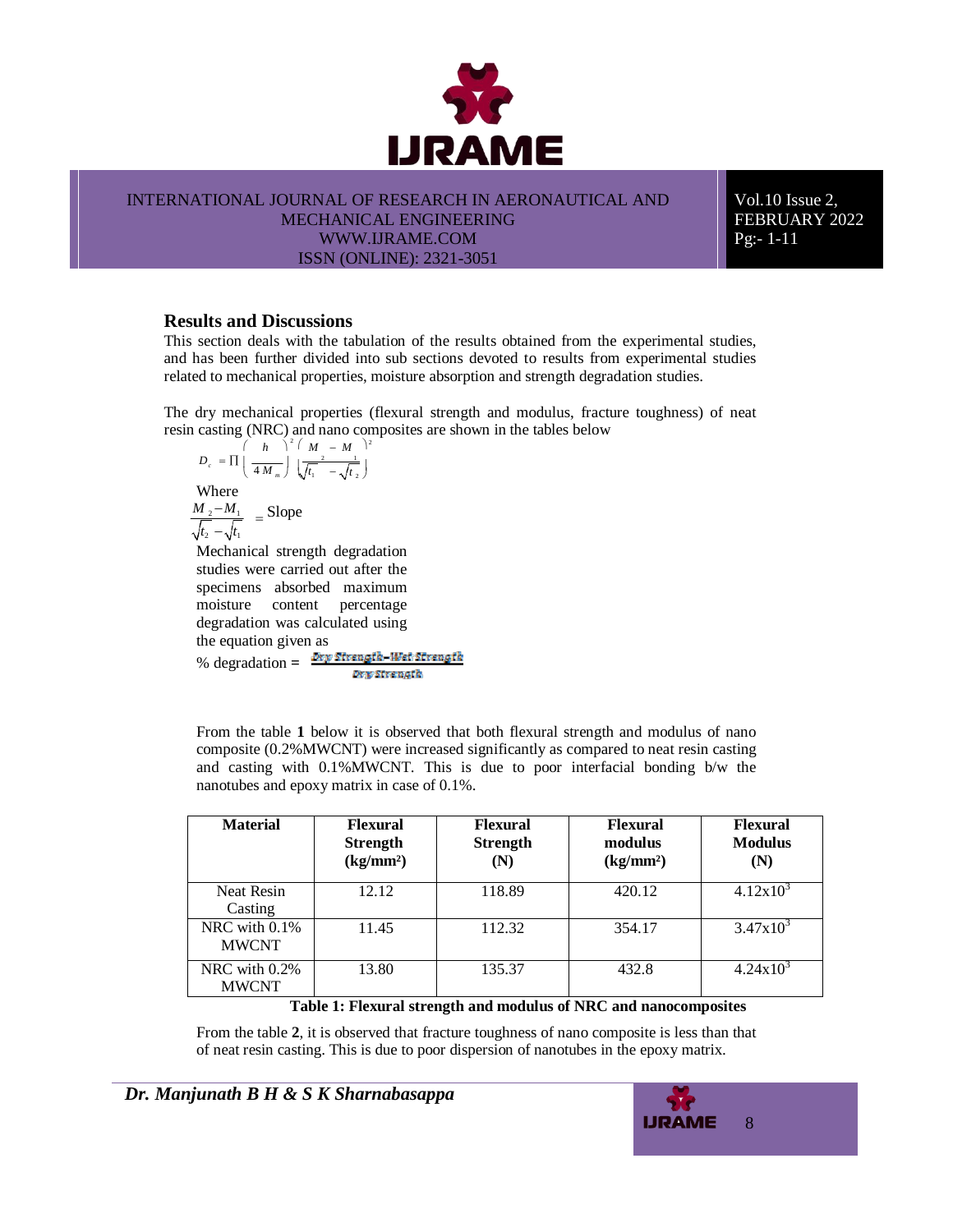

Vol.10 Issue 2, FEBRUARY 2022 Pg:- 1-11

| <b>Material</b>                  | <b>Fracture Toughness (Mpa</b><br>$m^{1/2}$ |
|----------------------------------|---------------------------------------------|
| <b>Neat Resin Casting</b>        | 4.505                                       |
| NRC with $0.1\%$<br><b>MWCNT</b> | 3.649                                       |
| NRC with $0.2\%$<br><b>MWCNT</b> | 3.103                                       |

**Table 2: Fracture toughness of NRC and nanocomposites**

From the table **3** it is observed that by increasing the percentage of MWCNT the moisture absorption is decreased.

| <b>Material</b><br>and<br><b>Percentage</b><br><b>Moisture</b><br>gain fot | <b>Time</b><br>(hrs) | <b>Sqrt time</b><br>(hrs) | Sample 1 | Sample 2 | Sample 3 | Sample 4 | Sample 5 | Average |
|----------------------------------------------------------------------------|----------------------|---------------------------|----------|----------|----------|----------|----------|---------|
| NRC                                                                        | 1896                 | 43.54                     | 2.53     | 2.596    | 2.647    | 2.583    | 2.666    | 2.604   |
| $0.1\%$<br><b>MWCNT</b>                                                    | 1896                 | 43.54                     | 2.384    | 2.371    | 2.388    | 2.451    | 2.424    | 2.404   |
| $0.2\%$<br><b>MWCNT</b>                                                    | 1536                 | 39.19                     | 2.171    | 2.165    | 2.160    | 2.158    | 2.155    | 2.161   |

**Table 3: Percentage Moisture gain for NRC and casting with 0.1% MWCNT 0.2% MWCNT**

## **Calculation of Diffusion parameters**

| Sl.No | <b>Material</b>                  | $\%$ Mm | $Dc \times 10^{7}$ (mm <sup>2</sup> /sec) | Time of exposure |
|-------|----------------------------------|---------|-------------------------------------------|------------------|
|       |                                  |         |                                           | (Days)           |
| 1.    | <b>Neat Resin Casting</b>        | 2.60    | $4.793 \times 10^{-7}$                    | 64               |
| 2.    | NRC with $0.1\%$<br><b>MWCNT</b> | 2.40    | $5.408 \times 10^{-7}$                    | 64               |
| 3.    | NRC with 0.2%<br><b>MWCNT</b>    | 2.16    | $7.968 \times 10^{-7}$                    | 64               |

#### **Table 4: Diffusion Parameters of NRC and Nano Composites**

*Dr. Manjunath B H & S K Sharnabasappa*

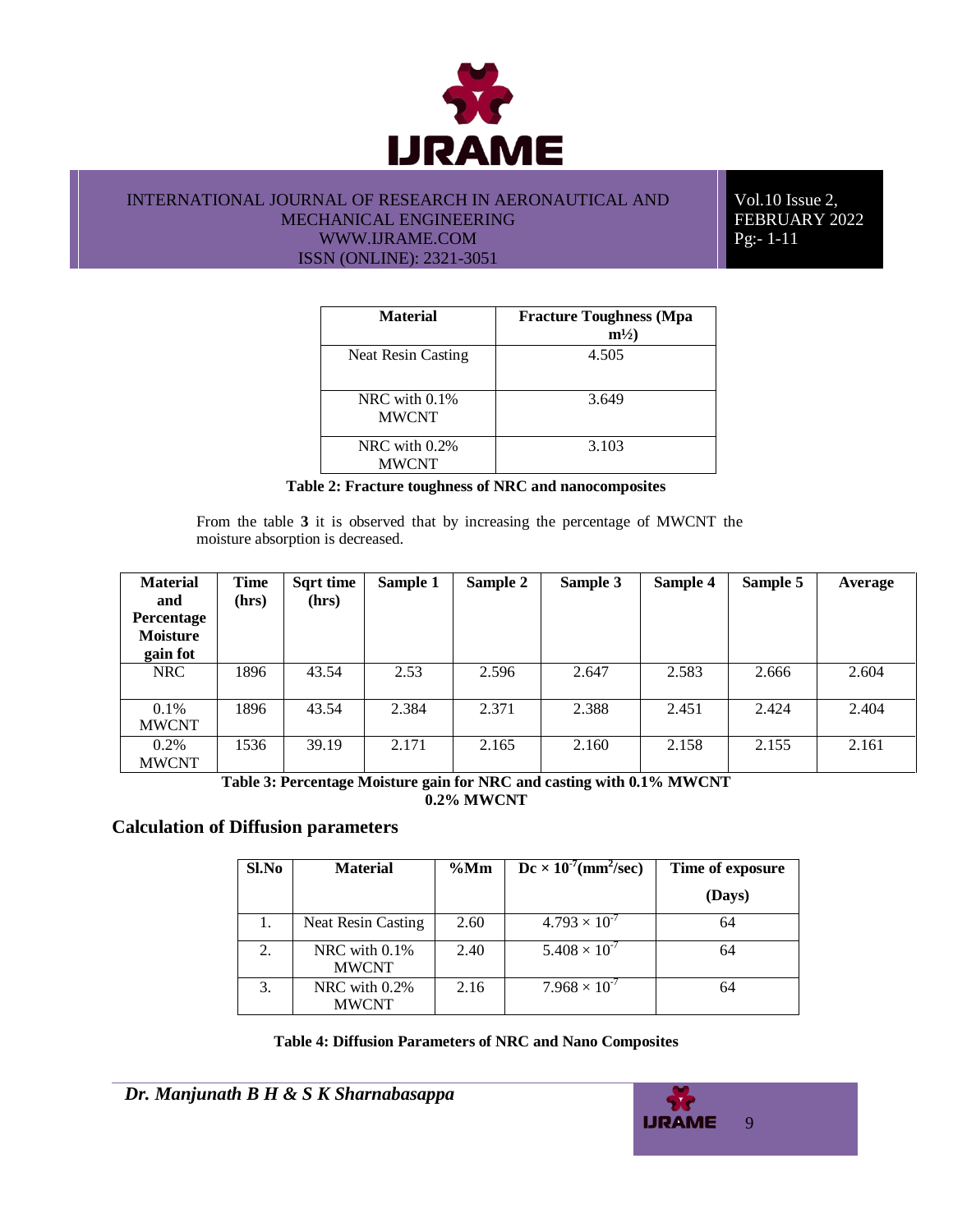

Vol.10 Issue 2, FEBRUARY 2022 Pg:- 1-11

# **Degradation studies**

The absorption of moisture will reduce the strength of the composite. The wet mechanical properties of neat resin casting with 0.2% carbon nano tubes are represented.

| <b>Flexural Strength (kg/mm<sup>2</sup>)</b> |       |       | Flexural Modulus (kg/mm <sup>2</sup> ) |       |       |                     |
|----------------------------------------------|-------|-------|----------------------------------------|-------|-------|---------------------|
|                                              | Dry   | Wet   | $\%$<br>Degradation                    | Dry   | Wet   | $\%$<br>Degradation |
| Average                                      | 13.61 | 10.30 | 24.45                                  | 444.4 | 432.8 | 5.818               |

**Table 5: Degradation of Flexural strength and modulus of nanocomposites**

| SI No   | Fracture Toughness (Mpa m <sup>1</sup> /2) | % Degradation |       |
|---------|--------------------------------------------|---------------|-------|
|         | Dry                                        | Wet           |       |
| Average | 3.10                                       | 2.302         | 25.80 |

#### **Table 6: Degradation of Fracture toughness of nanocomposites**

From the above table, it is seen that the fracture toughness degradation is more compare to flexural strength degradation and is around 26%.

## **Conclusion**

Epoxy matrix is modified with multi walled carbon nanotubes. Castings were prepared and properties were evaluated and tabulated. The time consumed was more to freeze the correct method for the preparation of the castings with and without nano fillers. From this, it can be concluded that some of the properties were significantly changed with the addition of nanotubes.

Mechanical properties like Flexural strength and modulus were increased with 0.2% nanotubes, as compared to lower CNT concentration. Fracture toughness values were not changed significantly with the nanotube inclusions due to poor dispersion of nanotubes in the epoxy matrix (FESEM images) and also nanotubes in the composite could not take up the full load longituidinal direction for the same reason. Moisture absorption  $(M_m)$  values are 2.6% for neat resin casting and 2.1% for nanocomposites. Moisture absorption  $(M_m)$  values decrease with increase in CNT concentration.

Diffusion Coefficient (Dc) values increase with increase in CNT concentration. Degradation of flexural strength and modulus are around 24% and 5.8%, fracture toughness degradation will be 26%. Properties were not changed significantly for addition of lower concentration of nanotubes, Addition of still higher concentration of nanotubes may give significant changes in the properties.